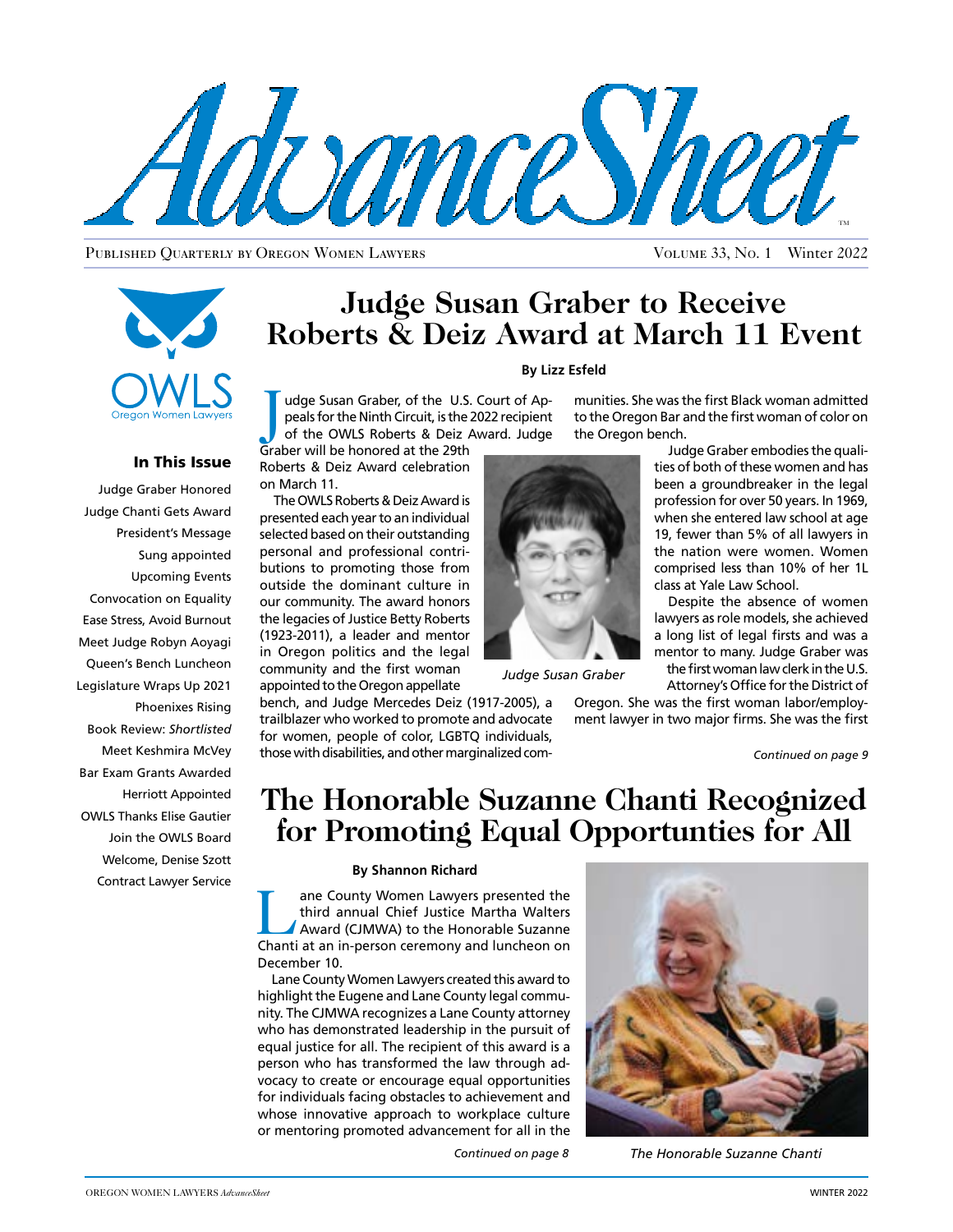

**President** Jacqueline Alarcón

> **President-Elect** Kristin Sterling

**Secretary** Keshmira McVey

**Treasurer** Adele Ridenour **Historian** Silvia Tanner

**Board Members**

Emily Brown-Sitnick Elizabeth Ballard Colgrove Mary Dougherty Rima Ghandour Amy Heverly Sara Kobak Ericka Langone Emily Lohman May Low Marisa Moneyhun Jessica Price Sheeba Roberts Alejandra Torres

**Past Presidents** Maya Crawford Peacock Hon. Allison Boomer Amber Hollister Angela Franco Lucero Laura Craska Cooper Elizabeth Tedesco Milesnick Kendra Matthews Kathleen Rastetter Megan Livermore Heather L. Weigler Concetta Schwesinger Gwyneth McAlpine Heather Van Meter Laura Caldera Taylor Kellie Johnson Norma S. Freitas Kate A. Wilkinson Jennifer K. De Wald Sarah J. Crooks Elizabeth Schwartz Lori E. Deveny Debra Pilcher Velure Marilyn E. Litzenberger Teresa M. Kraemer Patricia L. Heatherman Julie Levie Caron Phylis Chadwell Myles Helle Rode Diana Craine Kathryn M. Ricciardelli Agnes Sowle Katherine H. O'Neil **Executive Director**

Linda Tomassi *linda@oregonwomenlawyers.org* **Editor / Graphic Designer** Denise Szott

*www.oregonwomenlawyers.org*

### *President's Message*

The new year is here and while<br>we are still in a pandemic, for me<br>2021 moved faster than 2020 did. we are still in a pandemic, for me 2021 moved faster than 2020 did. The past year was hard as we realized the pandemic may never go away. How do we continue to live in a world where we always face the threat of contracting this potentially life-threatening or life-altering airborne virus? It's a good thing that humans are adaptable, and when we need to hustle, we can hustle. This has been my truth for 2021.

In coming to this realization, within OWLS we were able to continue some of our long-standing programming, and also present some of our larger events safely. We held our OWLS Fall CLE virtually for the first time. Our keynote address was presented by Professor Brence Pernell, Adjunct Professor of Law, NYU School of Law and New York Law School. Professor Pernell's presentation focused on redressing slavery's harm under the 13th Amendment. This presentation provided a scholarly perspective on how reparations can be justified under the U.S. Constitution.

Professor Pernell highlighted the fact that Section 2 of the 13th Amendment provides Congress with the power to enforce this amendment through appropriate legislation. Jones v. Alfred H. Mayer Co. (1967) amplified congressional authority by alluding to the fact that issues classified as a "relic of slavery" can fall within the purview of implementing legislation to further repair the harms slavery caused. In fact, this Supreme Court case stated that Congress has the authority to "pass all laws necessary and proper for abolishing all badges and incidents of slavery in the United States."

Yet, despite the above, not much progress has been made to repair our past wrongs. Professor Pernell touched on limitations to implement laws with a focus on reparations. Concepts like there not being the political will to keep this issue in focus or "too much" justice being required to do this repair work. We can spend billions on armed resources, but helping lift up a group of people in this country is too expensive.

This presentation caused a host of inter-

nal dialogue, much more than I had time to address during the presentation, where I had to navigate my engagement, participation, q u e s t i o n s asked by the public, and ex-



*Jacqueline Alarcón*

ternal disruptions that we all face in a virtual world. Most importantly, I didn't get enough information.

I find the concept of the 13th Amendment "loophole" to be offensive. We shouldn't need a loophole to justify correcting the erasure and severe minimization of a group of people. In addition to the concept of a loophole approach to reparations, I became increasingly confused as to what Professor Pernell meant about legislation surrounding reparations, and what should be enacted, since it provides for basic human rights. I do not know the answers, but I want to continue the conversation.

Following Professor Pernell's presentation, Representative Janelle Bynum spoke about her work with the CROWN Act, House Bill 2935, which is a bill that joins other states in explicitly prohibiting employers and public schools from discriminating against individuals based on physical characteristics, such as hair. Senator Lew Frederick then spoke of the many years he has been involved in working toward passage of legislation that centers on reparations.

I appreciated Senator Frederick talking about his family's history and the discrimination they faced while he was growing up. The passion in his advocacy work was made that much more genuine because of his vulnerability in sharing his family's stories.

The final component of the OWLS Fall CLE likely was my favorite. I invited Oregon advocates to talk about what was happening in the state to support Black voices. This conversation was holistic,

*Continued on page 3*

*Our mission is to transform the legal profession by pursuing equitable access to the legal system and equity for women and communities who are systemically oppressed.*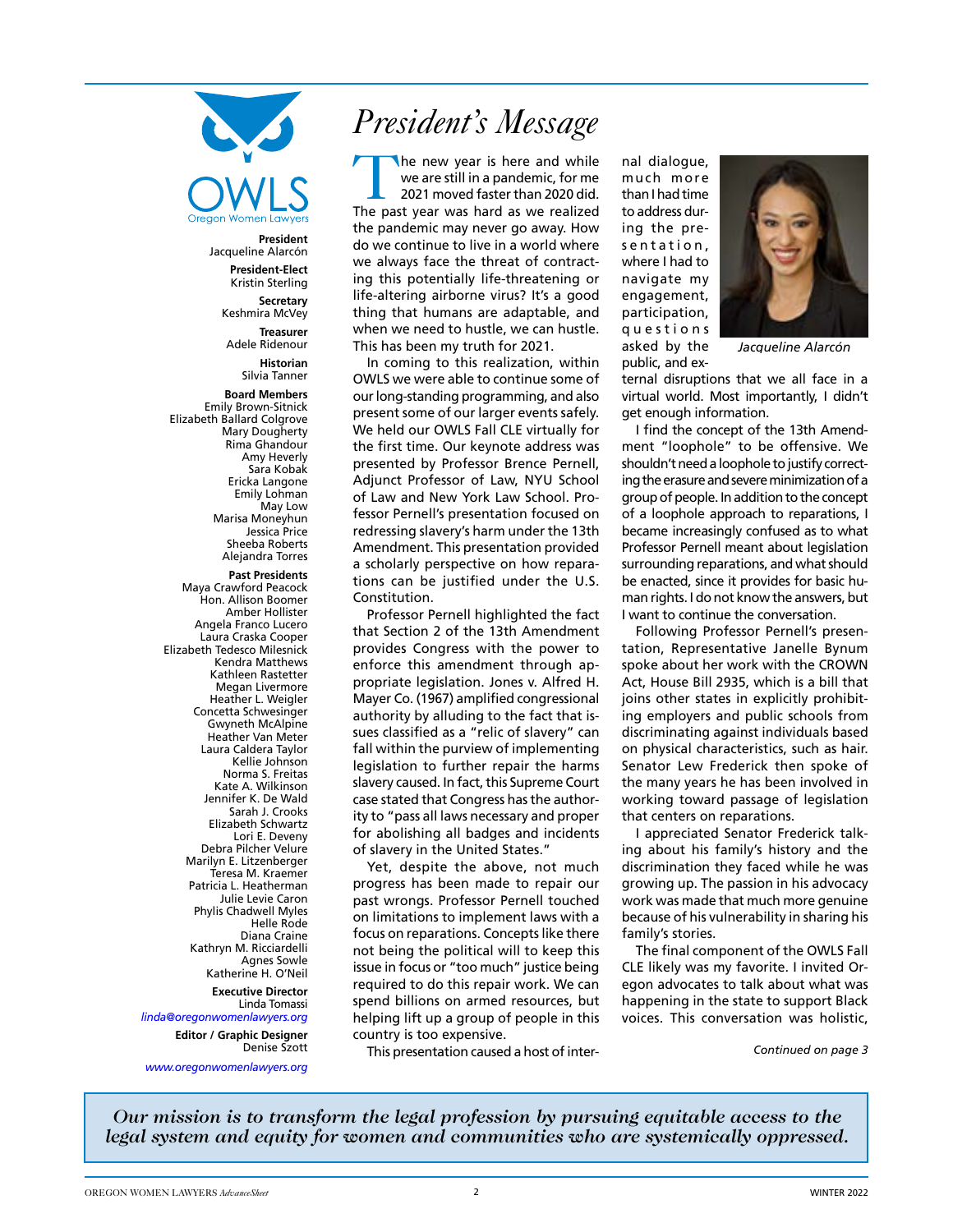### **President's Message**

#### *Continued from page 2*

genuine, vulnerable, and engaging. It was exactly what I wanted it to be. It meant more to me than the other aspects of the OWLS Fall CLE, not because the other presentations were weak or less informative, but because the focus was on local people doing local advocacy work.

I feel proud that during my presidency I was able to provide some creative programming for our community. What is clear is that this form of creative, outside of "normal" topics for a CLE needs to continue.

More than 120 people attended the CLE, and the feedback was overwhelmingly positive. Because of the amount of support we received, we were able to donate \$8,895 to the Western States Center. We can all continue to do more. This CLE was focused on Black voices, but we should all be aware that there are many other communities in the United States that deserve reparations. I hope to see more programming on these issues.

We need to continue to evolve and adopt our equity work. These efforts have been stifled for the past few years because of COVID, but not all can be blamed on the pandemic. There are a variety of ways that organizations can work on equity issues even during the pandemic. Looking at an organization's internal structure can lead to more inclusivity.

Recently, OWLS has taken a deep dive as to how best to evolve our equity work. The work focusing on diversity and inclusion has changed because of how white supremacy works. Diversity and inclusion are no longer enough. Among other aspects of diversity, we need to start having more conversations about cultural competency. How can OWLS be a more inclusive organization? We started by reviewing our mission statement.

Revamping our mission statement has been five years in the making. Finally, at our December board meeting, we adopted the following as our mission statement: "To transform the legal profession by pursuing equitable access to the legal system and equity for women and communities who are systemically oppressed." I will continue to highlight this for the remainder of my presidency because it is a big deal. Our mission statement had remained the same for decades. Next, we will turn to our bylaws, because equity work needs to start at a foundational level when it comes to businesses and

organizations.

I hope that OWLS can serve as a leader for other organizations so they also can do internal work. Organizations that I am particularly interested in seeing evolve are the Oregon State Bar and the Multnomah Bar Association. The OSB and the MBA both have a professionalism statement. Who was this statement created by and for? It may not have been created by people who look like me or for me. I know firsthand that the MBA already is hard at work on this issue. The concept of "professionalism" is a concept that has been historically used to attack people of color.

Do you want to know how? Feel free to reach out, and I will be happy to have a conversation with you. In the meantime, I know that I will continue to work with both OWLS and the MBA to evolve.

Happy holidays, and cheers to a wonderful 2022!

Jacqueline L. Alarón, President Oregon Women Lawyers

**AEGELI** 

NaegeliUSA.com (800) 528-3335

### **OWLS member appointed**

In December, the U.S. Senate confirmed OWLS member [Jennifer Sung](https://cdn.ca9.uscourts.gov/datastore/ce9/2021/12/Sung_Jennifer_Confirmed.pdf) [to serve](https://cdn.ca9.uscourts.gov/datastore/ce9/2021/12/Sung_Jennifer_Confirmed.pdf) as a U.S. circuit judge for the

U.S. Court of Appeals for the Ninth Circuit. Jennifer will be the first Asian American woman to serve on one of Oregon's seats for the Ninth Circuit. She is filling the seat being vacated by The Honorable Susan



*Jennifer Sung*

Graber, who assumed senior status mid-December. This is a lifetime appointment.

Jennifer has served on the Oregon Employment Relations board since 2017. Her vast experience includes litigation in courts, administrative agencies and arbitrations, complex civil litigation in state and federal court, including contractual dispute and class action employment cases.

Jennifer received her JD from Yale Law School in 2004.

**COURT REPORTING | VIDEOGRAPHY | TRANSCRIPTION | INTERPRETERS TRIAL CONSULTATION | COPYING & SCANNING | TRIAL PRESENTATION**



•We test the connection for all participants

- •We set up the entire deposition the day of the assignment
- •We monitor and troubleshoot your deposition from start to finish!

### **SCHEDULE WITH US TODAY!** Call (800) 528-3335 | NaegeliUSA.com

You are financially responsible for all services requested excluding streaming fees.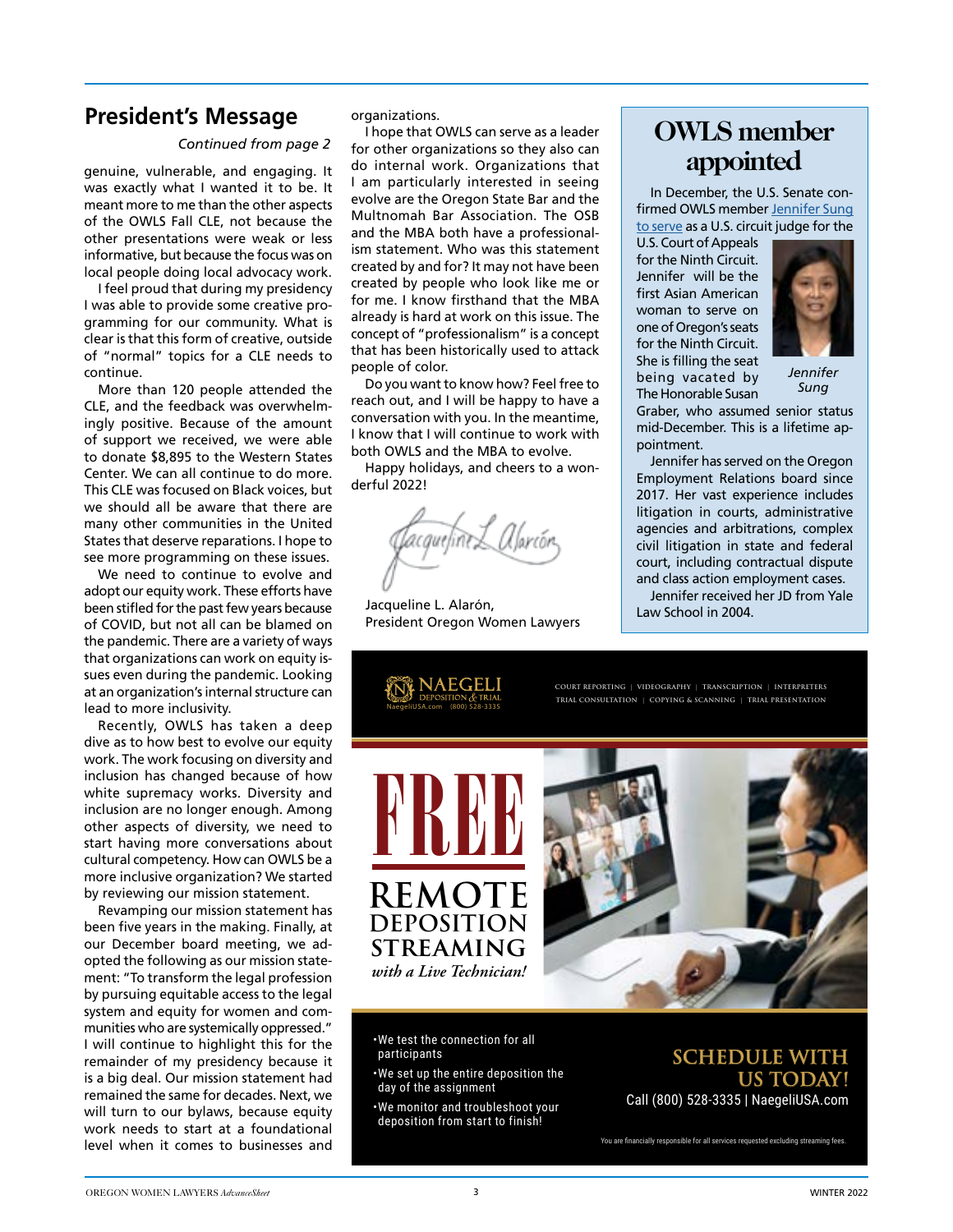# **Upcoming Events**

A look at what's coming up in the next several months.

#### **Affinity Bar Series Featuring Oregon Trial Lawyers Association "Representing Victims of Police Misconduct & Brutality"**

Wednesday, January 26, 5-6 p.m. with Nadia Dahab, Jane Moisan and Rian Peck

No cost. Registration information forthcoming.

#### **Queen's Bench Monthly Presentation "Alternatives to the Bar Exam"**

Tuesday, February 8, noon-1 p.m., via Zoom and Facebook Live with the Honorable Darleen Ortega, Kamron Graham, Joanna Perini-Abbott, Jennifer Reger. Moderated by Miriam Wainwright.

No cost. Register Online. Queen's Bench Presentations are the second Tuesday of the month at noon.

#### **First Wednesday "Managing Neuro Diversity in the Law Firm Arena"**

Wednesday, February 2, 11:45 a.m.-1 p.m.

No cost. [Register Online.](https://membership.oregonwomenlawyers.org/civicrm/event/register?reset=1&id=151)

### **Sidebar Social for New Lawyers & Law Students**

Wednesday, February 9, 5-6:15 p.m. Networking for new lawyers & law student No cost. Register Online.

### **CLE: "Extinguishing Imposterism: Strategies for Legal Organizations to Minimize Unwarranted Self-Doubt and Cultivate Excellence"**

featuring Susanne Aronowitz, Melissa Chureau and Parna Mehrbani Wednesday, February 16, noon-1:30 p.m. Registration Online.



### **Queen's Bench Monthly Presentation "Childcare as Infrastructure," with**

**Andrea Paluso** 

Tuesday, March 8, noon-1 p.m., via Zoom and Facebook Live No cost. [Register Online.](http://www.owlsqueensbench.org/monthly-cle.html) Queen's Bench Presentations are the second Tuesday of the month at noon.

### **OWLS Roberts & Deiz Award 2022 (virtual) & OWLS Foundation Special Appeal**

Friday, March 11, 6-7:45 p.m. Celebrating the Honorable Susan Graber Register Online. Title Sponsor: [Paulson Coletti Trial At](https://www.paulsoncoletti.com/)[torneys](https://www.paulsoncoletti.com/)

### **Queen's Bench Monthly Presentation "How to Turn a Big Idea Into a Reality," with Somya Kaushik**

Tuesday, March 8, noon-1 p.m., via Zoom and Facebook Live No cost. [Register Online.](http://www.owlsqueensbench.org/monthly-cle.html)  Queen's Bench Presentations are the second Tuesday of the month at noon.

### **OWLS Civil Rights Trip to the Southern U.S.**

Led by Ron Silver and Elise Gautier April 26-May 3 Visit historic sites from the civil rights movement. For information, contact [Elise.](http://elise.gautier@comcast.net) Registration is closed.

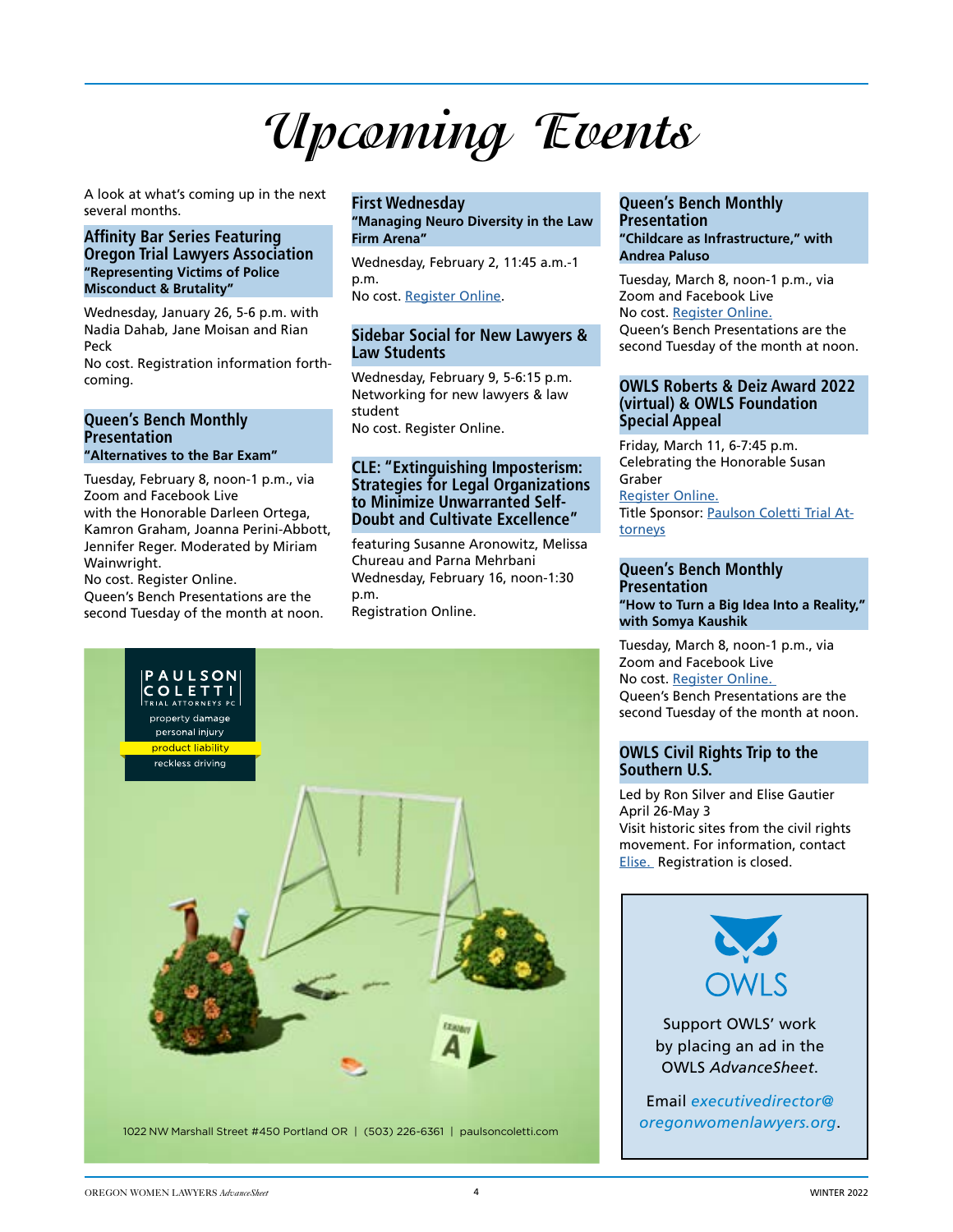## **Once-in-a-Decade Convocation on Equality Examines Diversity in the Legal Profession**

### **By Ayla Ercin**

Once every 10 years, the Oregon<br>
legal community comes together<br>
to reflect on its past efforts to<br>
increase diversity in the legal field, to legal community comes together increase diversity in the legal field, to plan for future progress, and to inspire positive change. On November 5, the Oregon State Bar Diversity Section hosted the third Convocation on Equality. The theme for the



Governor Kate Brown kicked off the virtual

event with an introduction and a review of some of her legislative accomplishments focused on racial justice and equity. Ed Edmo, a

Shoshone-Ban-

all-day event was "Charting the Way Forward."

*Governor Kate Brown*

nock poet, performer, and lecturer on Northwest tribal culture offered a land acknowledgment.

Senior Judge Angel Lopez and Judge Melvin Oden-Orr, both of the Multnomah County Circuit Court, then led the opening session. Judge Lopez was a major organizer of the Oregon State Bar's first Convocation on Equality in 2001 and promoted the creation of the OSB Diversity Section. Judge Oden-Orr is the founding chair of the OSB Diversity Section. Both judges drew on these experiences to reflect on the history of the Oregon State Bar's diversity and inclusion efforts, the founding of the OSB Diversity Section, and current trends they are seeing, such as an increase in affinity group participation and changing voices at the decision-making table. An increase in general counsel positions filled by people of color and increased diversity on the bench were cited as examples of progress. The session ended with a look toward the future and a discussion of new initiatives.

Throughout the event, participants were shown a selection of prerecorded videos. These included in-depth interviews with six members of the Oregon State Bar from diverse backgrounds, a



2021 | Charting the Way Forward

### Note from OWLS executive director:

During the OSB Convocation on Equality, attendees learned that a planned presentation on white supremacy in Oregon's legal profession to be given by two law firm partners who are women of color was canceled. The OSB determined it did not pass their Keller review. OWLS looks forward to working with Oregon's affinity bars and other interested parties to move discussion forward on this important, nonpartisan topic.

*— Linda Tomassi*

review of the Oregon Judicial Branch's efforts to increase equity, diversity, and inclusion, and a video from the Multnomah Bar Association discussing its efforts toward inclusivity.

The plenary session for the event was a presentation made by Christine Cress, a Portland State University professor in the Educational Leadership and Policy Department whose research focuses on learning environments. Her session, "The Neurobiology of Conscious and Unconscious Bias" discussed the biology of the human brain, why it is built to make quick but potentially biased decisions, and how we can work to change these unconscious biases.

Ms. Cress discussed brain processes that developed for survival — the brain is designed to take in experiences, learn from them, and create a simplified framework that we can use in the future to make quick predictions for action. This is a protective mechanism that allows the brain

*Continued on page 7*

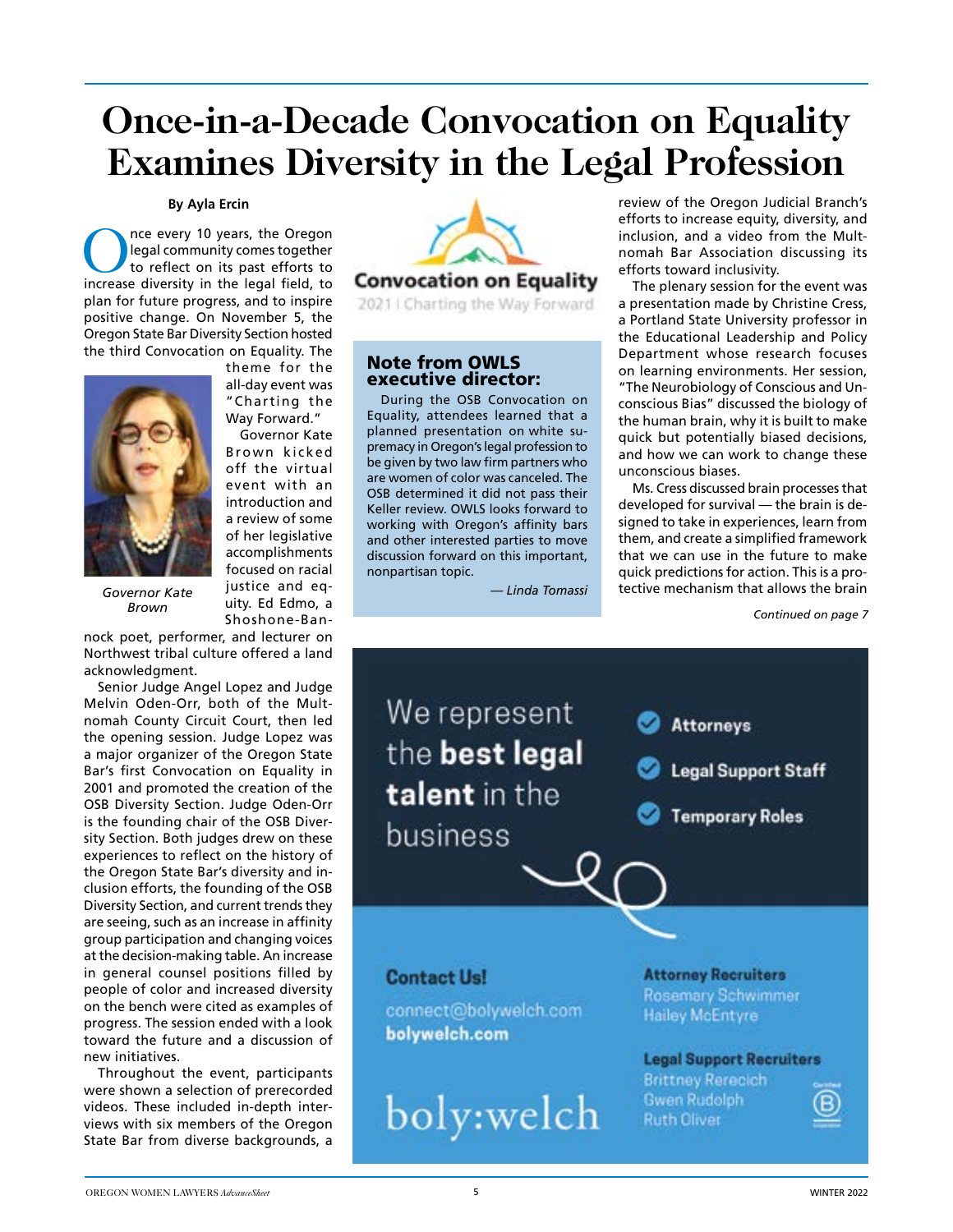

# **Affinity Bar Series Panelists Offer Tips to Ease Stress, Avoid Burnout**

On October 27, the Multnomah Bar Association and its Young Lawyers section hosted the second installment of the Affinity Bar Series for New Lawyers and Law Students. The session, titled "Setting Boundaries & Avoiding Burn Out," was moderated by Kirsten Rush and featured a panel of speakers that included Julie Preciado, Iván Resendiz Gutierrez, Ron Cheng, and Samantha





**MEDIATION. TRAINING &** *FACILITATION* **SERVICES** 

www.LaJoieMediation.com 971.361.9875 | Sally@LaJoieMediation.com

### **By Laura Gardner**

Radcliffe.

The panelists practice in a wide range of legal areas and have varying levels of expertise, but all described feeling burned out at some point in their careers. While individual experiences differ, they advised attorneys to be aware of common symptoms such as lack of motivation, feeling cynical, overwhelmed, or wanting to isolate. Without making changes or taking a break, the problem will only worsen.

Offering personal insight, Mr. Cheng confessed he had been uneasy about getting professional help until he heard respected colleagues talk about their regular therapy schedules. Mr. Cheng started with the Oregon Attorney Assistance Program (OAAP) and continued therapy on his own. He noted that many times people are unable to identify their own issues, especially when they're deeply immersed in them. Therapy helps people process and understand those issues and helps create a path to a solution. Ms. Preciado added that the OSB Mentorship Program or a life coach also can provide help.

All the panelists agreed that sometimes it is hard to identify symptoms of burnout in the legal profession since it is common to work grueling hours on overwhelming caseloads. However, in recent years some law firms, especially in the Pacific Northwest, have started putting more emphasis on work/life balance.

Ms. Preciado said it's good to periodically take note of your goals and your progress toward achieving them, evaluate your strengths and weaknesses, and talk and share your thoughts with mentors. It's a practice that will improve with time.

Mr. Cheng also advised to be on the

lookout for toxic law firm environments. New attorneys often doubt their capabilities and think the law isn't for them when really it's the firm disrespecting and burdening them.

Answering an audience member's question about being an attorney with children, Ms. Rush said she and her husband worked hard to schedule their lives and set priorities. Her schedule has evolved to four longer days, and it's been great for her family. The legal field is diverse, and the same schedule won't work for everyone, so seeing an attorney achieve work/life balance is inspiring.

Mr. Cheng noted that the legal career is a marathon. In his first five years, he said he had unrealistic expectations but has learned to revise them. It can take years, or even decades, to reach your goals, so having this mentality eliminates unnecessary stress. He has known colleagues with health conditions stemming from job stress and realized there's no point ending up with a poor quality of life and the inability to enjoy retirement.

This was a great event for law students and new lawyers as it gave insight into the reality of working as a lawyer. In law school I didn't really understand what the daily life of an attorney would be. Learning that attorneys in my field valued life beyond work eased my anxiety about life after law school. Now two years in, there is still an expectation to work incredibly hard and give your all to your career but with the understanding that it's not sustainable if you don't rest and have a life outside of work.

*Laura Gardner is an associate attorney at Hedman Family Law.*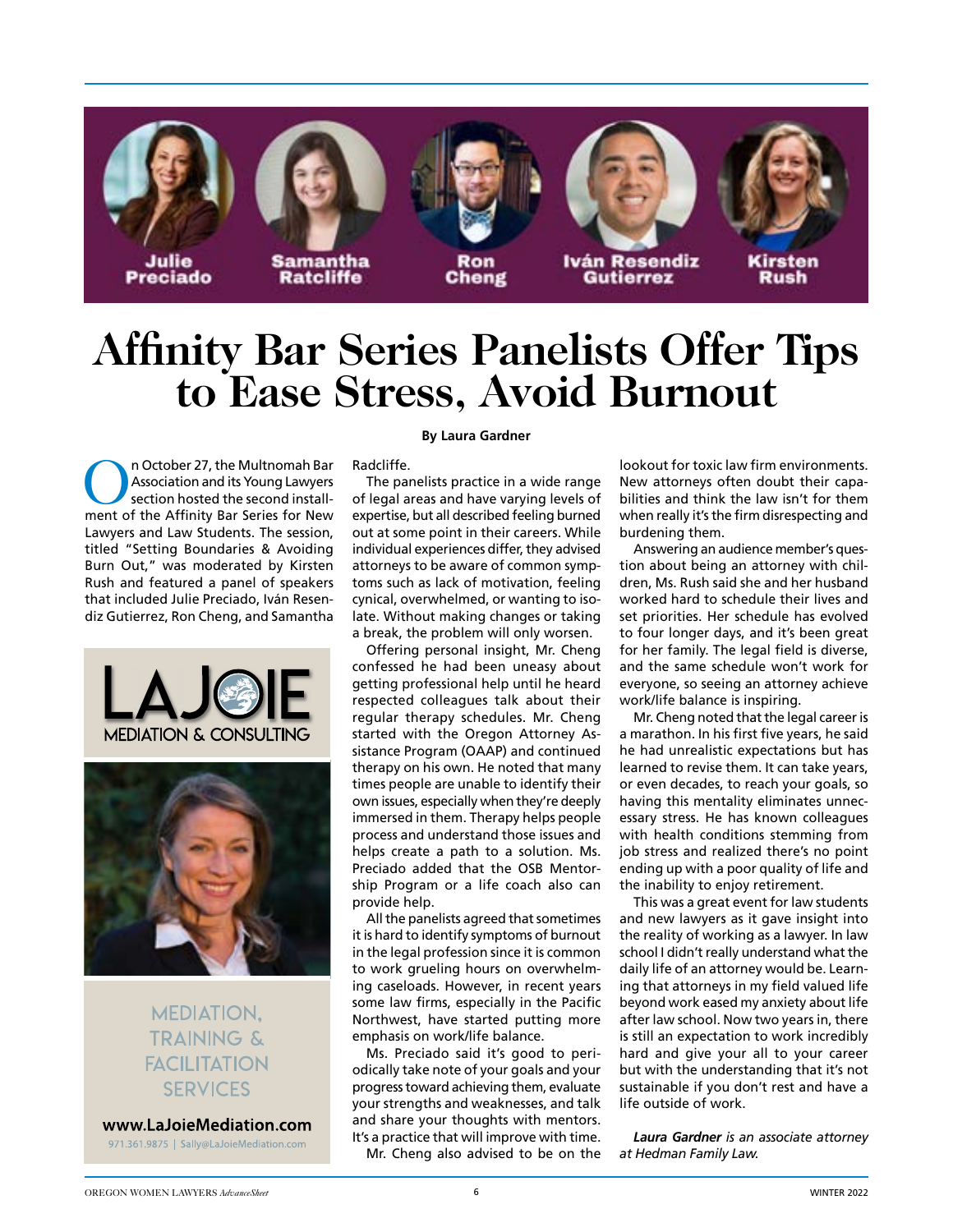### **Meet Court of Appeals Judge Robyn Ridler Aoyagi**

#### **By Nora Coon**

The Mexico, Judge<br>The Supplementary and Holomorphic and Holomorphic and Supplementary and Supplementary and Supplementary and Supplementary and Supplementary and Supplementary and Supplementary and Supplementary and Supple Robyn Ridler Aoyagi didn't know any lawyers. The only lawyer she'd ever met had given her a bank deposit slip with his name on it because he was out of business cards. She recalls thinking that she "had no conception of what jobs were available in the world. … You could be a waitress, you could be a teacher, you could work at Walmart, you could be a doctor." In her sophomore year of high school, she decided to become a lawyer. After graduating from Tufts University, she went on to Harvard Law School. There, her class was only 38% women, but she "felt inspired by the women professors. I still remember meeting Elizabeth Warren on the first day of law school."

Judge Aoyagi's first view of what a judge's job entailed came when she clerked for the D.C. Circuit Court of Appeals after graduating from law school. As a law clerk, Judge Aoyagi didn't think she could ever become a judge, but believed it was "so obviously the best job in the world." Now at the Court of Appeals, Judge Aoyagi still feels that way: "In terms of the day-to-day work, it's extremely interesting, it's very meaningful, and I think we all want meaning in our lives, and that's what drives us. … I just love it."

In 2000, after completing her clerkship, Judge Aoyagi moved to Oregon to work at Tonkon Torp, where she focused on complex civil litigation and appellate cases. Governor Kate Brown appointed her to the Oregon Court of Appeals in 2017, after the retirement of Judge Timothy Sercombe and the appointment of now-Justices Rebecca

### **Convocation on Equality**

*Continued from page 5*

to recognize and respond in potentially dangerous situations, but can give rise to unconscious biases that are resistant to change.

Ms. Cress went on to suggest ways to address unconscious biases — by preparing the brain to change through healthy routines and then working to bring forward our biases to examine and change them. Ms. Cress encouraged participants to engage in conversations that challenge our assumptions, to listen in expanded social networks, to participate in new activities, and to consider alternative views of the world.



*Judge Robyn Ridler Aoyagi*

Duncan and Meagan Flynn to the Oregon Supreme Court. One of the biggest surprises for Judge Aoyagi when she joined the court was "how understaffed we are and how challenging it makes it to get the work done in a timely fashion," especially compared to her experience in private practice. Every judge on the Oregon Court of Appeals has a heavy workload, represented by the cases stacked on the shelves in their offices. Judge Aoyagi explains, "I work a lot. There's a degree to which I think my work style is well suited to a faster-paced environment. I am very cognizant of every case on my shelf, and I basically just work as hard as I have to to keep the shelf down because I can't bear it. I can't control a lot of the delays in the system, but I can control what's on my shelf."

The COVID pandemic has affected Judge Aoyagi's experience on the Court of Appeals in several ways. During this time, she's done "a lot more writing at midnight," and oral arguments are entirely remote. Judge Aoyagi sees benefits and drawbacks to the virtual environment. It's difficult to see body language on Zoom, which makes it harder

The event's afternoon sessions included an informal networking opportunity and two breakout sessions with three available options in each session. Breakout sessions included a panel discussion on being a strong mentor, a session on how to advance your career, a discussion of disability in the workplace, a discussion led by U.S. Magistrate Judge Mustafa Kasubhai, and an employer roundtable where hiring practices and strategies were discussed.

Finally, three awards were presented by Governor Brown. Ekua Hackman was awarded the On-the-Rise Award, defense attorney Ernest Warren was awarded the Distinguished Service Award, and Judge Lopez was awarded the Lifetime Achievement Award. All three awards recognize for the judges to take turns asking questions. She prefers in-person arguments in "the beautiful Supreme Court courtroom," but recognizes the need for at least some remote arguments "in perpetuity, which is an access to justice issue. We're a statewide court, so there's some logic to thinking about whether we want to be more accessible to people outside the Portland-Salem corridor." She looks forward to being back in the office and regrets how the pandemic has limited contact with clerks and externs.

Judge Aoyagi strongly encourages young attorneys to begin their careers by discovering what they enjoy about practicing law. "You should figure out what success would look like for you, rather than what someone else considers to be success." Whatever you choose, she says, "it's very important to not just have mentors but to have advocates. It's important to have someone who's in the rooms that you're not in." During her 17 years at Tonkon Torp, Judge Aoyagi benefited from the women and men who mentored her and advocated for her.

One of Judge Aoyagi's most unexpected pleasures has been working with law students and new lawyers. She hopes that when it's safe to do so, people will "feel free to come say hi and introduce themselves. We're fortunate to live in a state that has a good bench-bar relationship, so take advantage of that."

*Nora Coon is a deputy public defender in the Criminal Appellate Section of the Oregon Office of Public Defense Services and serves on the OWLS Foundation board. She previously clerked for Judge Aoyagi as well as for the Honorable Jack L. Landau.*

recipients for their significant contributions to fostering diversity, equity, and inclusion in the legal profession or the wider community, while in differing phases of their careers. OWLS congratulates each award recipient.

Overall, the convocation gave participants the opportunity to share their experiences and to reflect on past success, while encouraging networking, career strategizing, and positive action to advance diversity in the legal workplace of the future. We look forward to the progress the next decade will bring.

*Ayla Ercin is an attorney and staff member at the Campaign for Equal Justice in Portland.*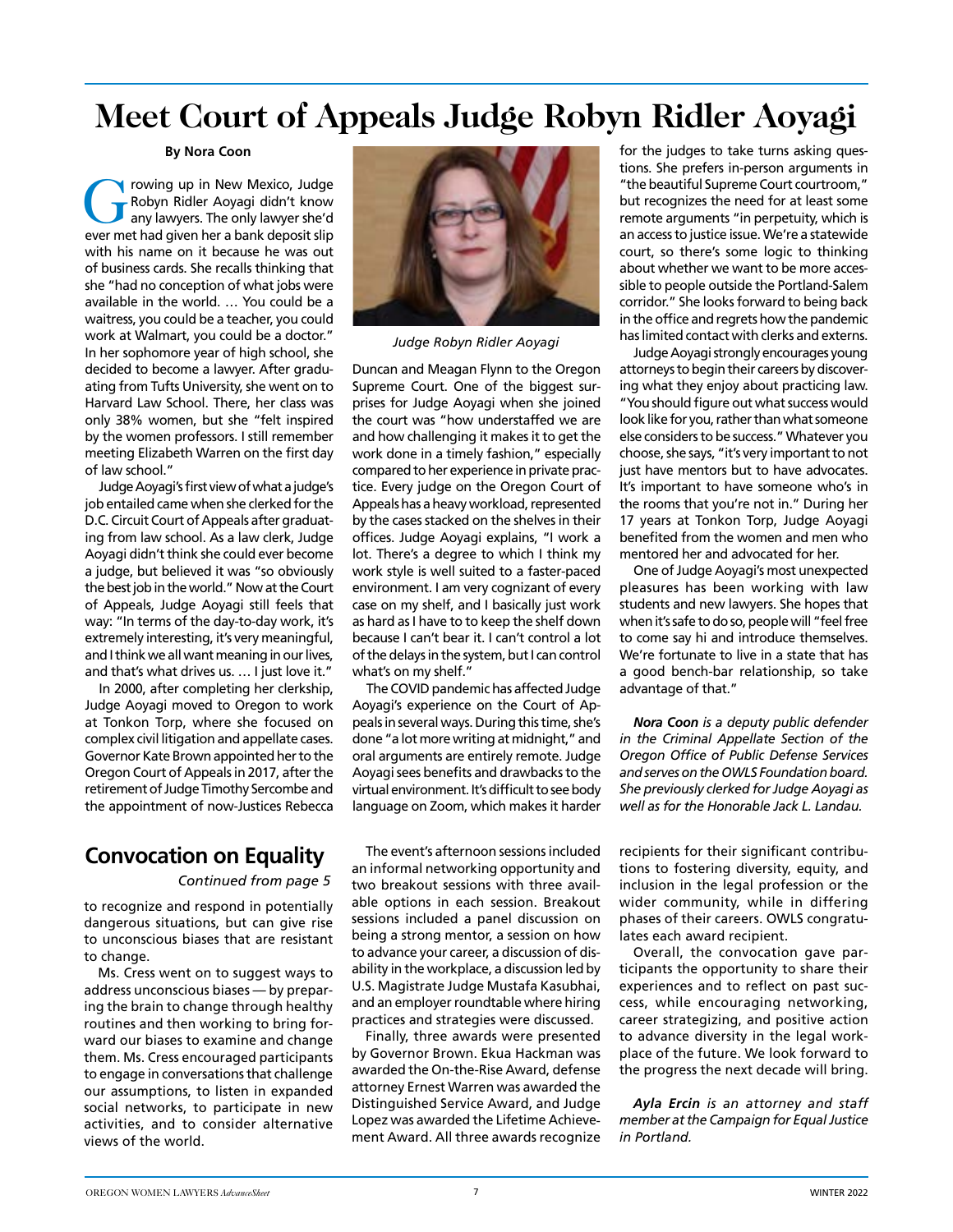### **Hon. Suzanne Chanti**

### *Continued from page 1*

legal profession.

The inspiration for this award came when former Eugene attorney and now Justice Martha Walters was unanimously elected by her colleagues to Chief Justice of the Oregon Supreme Court in 2018.

Judge Chanti, the 2021 honoree, embodies the qualities of the CJMWA. She earned her JD at the University of Oregon in 1988 after graduating from Southern Oregon University in Ashland. Prior to ascending to the bench in February 2010, she was a partner with Chief Justice Walters from 1992 to 2006, when the Chief Justice was appointed to the Supreme Court.

Judge Chanti dedicated her career to advocating for equal justice for all people. As an attorney, she was a strong and successful advocate for the disadvantaged. She primarily represented plaintiffs in employment and civil rights litigation, working hard to level the playing field for her clients. This included groundbreaking litigation involving disabled golfer Casey Martin in his lawsuit against the PGA Tour to allow Martin to use a golf cart during tournaments.

On the bench, Judge Chanti handles everything from complex civil litigation and important questions of constitutional law in criminal cases to managing treatment court and juvenile dockets. Judge Chanti served on many county, state, and federal bar committees in addition to doing volunteer work for the disability community and serving on the boards of directors of the Eugene Ballet and Lane County Public Defenders. Retiring in May 2021, she currently serves as the co-chair of the



*From left: Hon. Suzanne Chanti, Hon. Martha Walters, and Hon. Debra Vogt*

Oregon Judicial Department Behavioral Health Advisory Committee. Judge Chanti has been a leader, locally and statewide, in rethinking legal and judicial policies and rules to encourage equality, expand and simplify access to the courts, and give voice to disadvantaged people.

The celebration this year was held in person at the Gordon Hotel in Eugene. The more than 50 people who attended the ceremony gladly provided proof of vaccination and wore masks throughout the event. The program began with an excerpt from The Center Collaborative podcast and featured [Judge Chanti's](https://www.youtube.com/watch?v=nhjKiHJ9k6A 
)  [comments relating to the importance of](https://www.youtube.com/watch?v=nhjKiHJ9k6A 
) [connecting on a human level with people](https://www.youtube.com/watch?v=nhjKiHJ9k6A 
)  [she encounters so that they know she](https://www.youtube.com/watch?v=nhjKiHJ9k6A 
)

#### [cares about them.](https://www.youtube.com/watch?v=nhjKiHJ9k6A 
)

The program also included remarks from the award's namesake and inspiration, Chief Justice Martha Walters, and an interview of this year's recipient by the Honorable Jay McAlpin. The Honorable Debra Velure presented the award to Judge Chanti. During the interview, Judge Chanti revealed that she became a lawyer because of the barriers she encountered in her early life and believed that, as an attorney, she would have the power to change. Judge Chanti has succeeded and continues to do just that.

*Shannon Richard is the Assistant Attorney-in-Charge, Civil Recovery Section, Oregon Department of Justice.*

### **Queen's Bench Luncheon**

#### **By Melissa Jaffe**

On December 14, OWLS' Queen's Bench chapter held its annual Holiday Lunch Honoring Women Judges virtually again. Queen's Bench President Hon. Beth Allen ceremoniously handed over leadership to incoming President April Stone, an associate with Markowitz Herbold. The event started with a slideshow and a soundtrack curated by QB board member Ekua Hackman. Judge Allen then presented the chapter's largest-ever CourtCare donation of \$2,500 to Victoria Blachly, vice president of the Multnomah Bar Foundation. Ms. Stone then

announced her theme for 2022 – Big Ideas. Save the date for noon the second Tuesday of the month in 2022. Also, please mark your calendars for December 13 at noon for an unprecedented keynote speaker.

**You are not alone:** During the "Addiction and Mental Health Awareness & Support" presentation, panelists shared powerful, vulnerable stories about the realities of mental health and substance abuse patterns in the legal community. Due to the sensitive nature of the topic, the event was not recorded.

Panelists shared their personal stories, including that practicing law can be exhausting and antagonistic. They encouraged those who may be concerned about their mental health or possible substance abuse to seek help, including in-patient treatment, counseling from the Oregon Assistance Attorney Program (OAAP) or others, and finding supportive and trusted mentors. Their common message was: "You are not alone. We have been where you are. Please reach out." Text 503-841-5720 to be confidentially connected to one of the presenters to receive help with your recovery journey.

*Melissa Jaffe is the owner and principal attorney at Law Offices of Melissa B. Jaffe and founder of Blissness School.*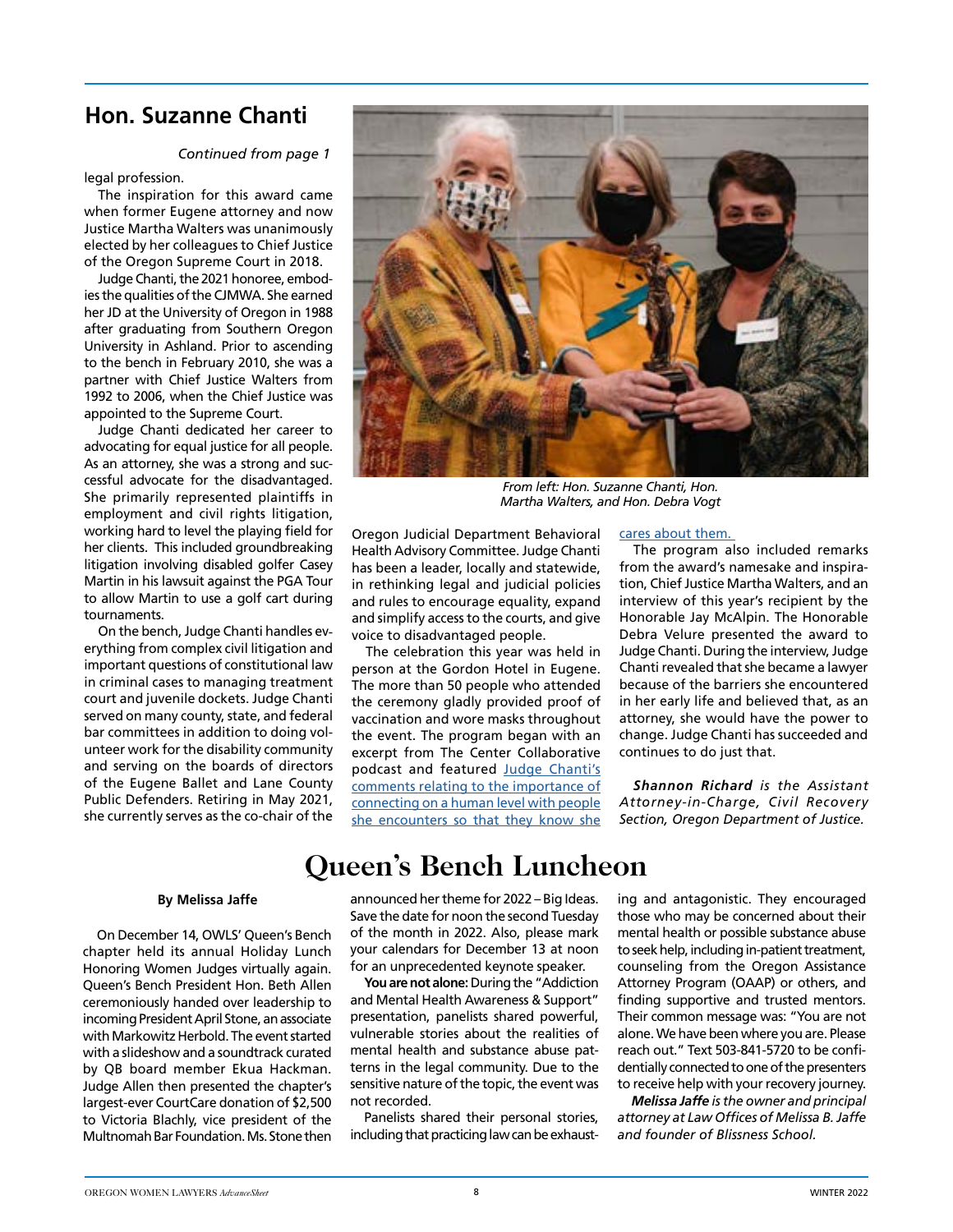# **2021 End of Year Legislative Wrap-Up**

#### **By Susan Grabe**

Although the 2021 legislative session<br>
hadd not one, but two special ses-<br>
sessions The first regal continues dedicated ended Saturday, June 27, we have sions. The first special session was dedicated to redistricting state and congressional legislative districts based on the latest census data. Those decisions withstood judicial challenge and have set off a dizzying round of musical chairs. One important result of the census changes and redistricting was the addition of a 6th congressional district south of Lake Oswego and stretching

### **Judge Susan Graber**

*Continued from page 1*

woman lawyer to chair several committees and lawyer delegations at the Ninth U.S. Circuit Judicial Conference.

In 1988, Judge Graber was appointed to the Oregon Court of Appeals, following in the footsteps of Justice Roberts, and became its first woman presiding judge of a Court of Appeals panel. In 1990, Judge Graber was appointed to the Oregon Supreme Court and became only the second woman to ever serve on that body.

In 1998, Judge Graber was nominated to the U.S. Court of Appeals for the Ninth Circuit and became the first woman from Oregon to take a seat on that court.

Judge Graber has worked tirelessly to mentor attorneys from diverse backgrounds. She has strived to create an accepting environment among her clerks and routinely hires outside the usual Ivy League/top 10 law schools. Nearly half of her law clerks have been women of color, nearly 20% have identified as LGBTQ, and nearly 20% are people of color. The best praise for Judge Graber, however, comes from those she's mentored.

Judge Graber's philosophy is expressed best in her OWLS article "In Praise of Mentors." She wrote, "You too are role models, even when you aren't aware of it. You mentor in small ways whenever you work with a less experienced lawyer and make suggestions. Be conscious of your status as a mentor; embrace it. … Giving to the next generation of lawyers, in whatever way fits with your position and personality, is one of the most rewarding experiences that you can have. Through it, you will impart the values of the legal profession and ensure that our profession will benefit from diverse leadership of

deep into the valley. Rep. Andrea Salinas, D-Lake Oswego, and Rep. Ron Noble, R-McMinnville, already have thrown their names in the ring for the seat. Others are considering a run as well. Decisions regarding who will be running for statewide and legislative offices will be made closer to the March 8 filing deadline.

The second special session, in December, was called by Governor Kate Brown to address continuing landlord tenant issues, respond to the drought in much of Oregon, an increase in illegal marijuana grows throughout the state, and to provide

which we all can be proud."

Judge Graber exemplifies the qualities that we honor in both Justice Roberts and Judge Deiz. She has provided leadership and guidance to vulnerable populations and individuals outside the dominant culture in our community. She is devoted to supporting and including women and communities who are systemically oppressed, and does so in a way that inspires everyone around her to continue to fight for the greater good.

Judge Graber announced on February

support to the Afghan refugees who are arriving in Oregon.

During the second special session, the Legislature considered five bills.

• **[Senate Bill 891](https://olis.oregonlegislature.gov/liz/2021S2/Measures/Overview/SB891)** – Extends suspension of termination of residential tenancies for nonpayment of rent for tenants who have applied for emergency rental assistance and provided documentation of application to their landlord on or before June 30, 2022, throughout period that application is pending. Renters now have

*Continued on page 12*

11 her intention to take senior status upon appointment of her successor. Judge Graber has created an environment of inclusion and mentorship in the legal community that will continue long past her time on the bench.

OWLS is proud to honor Judge Graber with the 2022 OWLS Roberts & Deiz Award on March 11. OWLS, our community, and our profession thank her for the work she has done.

*Lizz Esfeld is an attorney at Preg, O'Donnell & Gillett in Portland.* 



MollyJo Mullen

### MEDIATION **I** A RBIT R A TION

25 years civil and criminal trial experience.

**MULLEN** ADR mollyjo@mullenadr.com 503-901-6199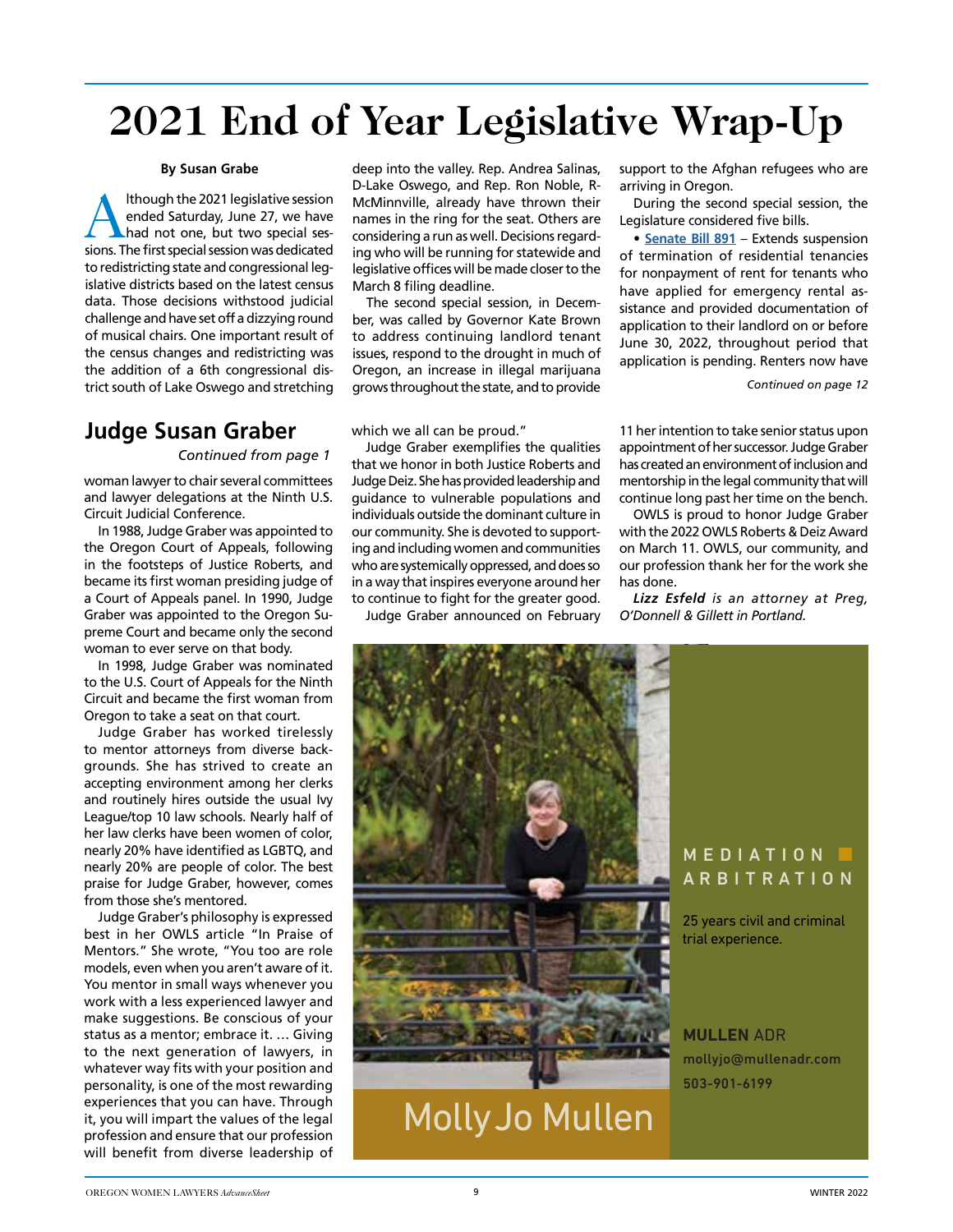# **Phoenixes Rising**

### **As Part of Queen's Bench Series, Fire Chief Sara Boone, Speaker Tina Kotek, and Commissioner Val Hoyle Discuss Resilience**

The past few years have reminded us again and again of that precious resource called resilience. To say that 2020 and 2021 have called for an abundance of it would be an understatement.

In 2021, Queen's Bench hosted monthly presentations with the inspiring theme of Phoenixes Rising to celebrate the many women in our community who have experienced challenges, have been knocked down, and who have found a way to rise back up.

Our discussions with leaders from all walks have included conversations with Multnomah County Commissioner Jessica Vega Pederson, Multnomah County Health Department Director Ebony Clarke, Secretary of State Shemia Fagen, Deputy City Attorney Anne Milligan, attorney Lorena Reynolds, attorney Victoria Blachly, and Regional Disaster Officer Rebecca

**By Erin N. Dawson**

### Join the discussion

Please join us in 2022 for more community and connections as the Queen's Bench explores the theme "Big Ideas."

Presentations are the second Tuesday of the month at noon.

Marshall with the American Red Cross.

 In October, Sara Boone shared her journey to become Portland's first Black fire chief. Chief Boone described how her own experiences helped her realize several truths that have been instrumental in her ability to get back up again and again. Those truths include:

• Fear of failure, which often prevents us from making decisions at key junctures. Don't let your reaction to fear stop you

*ThankYou* for Supporting the **OREGON WOMEN** LAWYERS FOUNDATION

The mission of the Oregon Women Lawyers Foundation, the  $501(c)(3)$ sister organization of OWLS, is to advance and enhance equity, inclusion and belonging in the Oregon legal profession and to promote access to justice for underserved people.

### www.owlsfoundation.org



from saying yes to an opportunity.

• Lead with your heart before your mind tells you that you don't belong.

• Only when you accept yourself are you truly empowered.

In November, Oregon House Speaker Tina Kotek and Labor Commissioner Val Hoyle met for a conversation on how they started in politics and public service, how they have learned to lead more effectively through the COVID-19 pandemic, and why they continue to remain hopeful after 2020 and 2021.

Speaker Kotek and Commissioner Hoyle shared gratitude for the resiliency of the legal system, noting that when things have seemed scary and insecure, our system of law has held fast. Each speaker also recognized the resiliency needed to exist in politics. Speaker Kotek acknowledged that at some point in politics you're bound to fail, but it's important to pick yourself up and keep fighting. Commissioner Hoyle agreed that being in politics is difficult, but she is proud of the strong women leaders in Oregon.

Queen's Bench is grateful for every amazing speaker in 2021 who brought us inspiration each month.

*Erin N. Dawson is an attorney with Markowitz Herbold PC in Portland.*



Support OWLS' work by placing an ad in the OWLS *AdvanceSheet*.

Email *executivedirector@ oregonwomenlawyers.org*.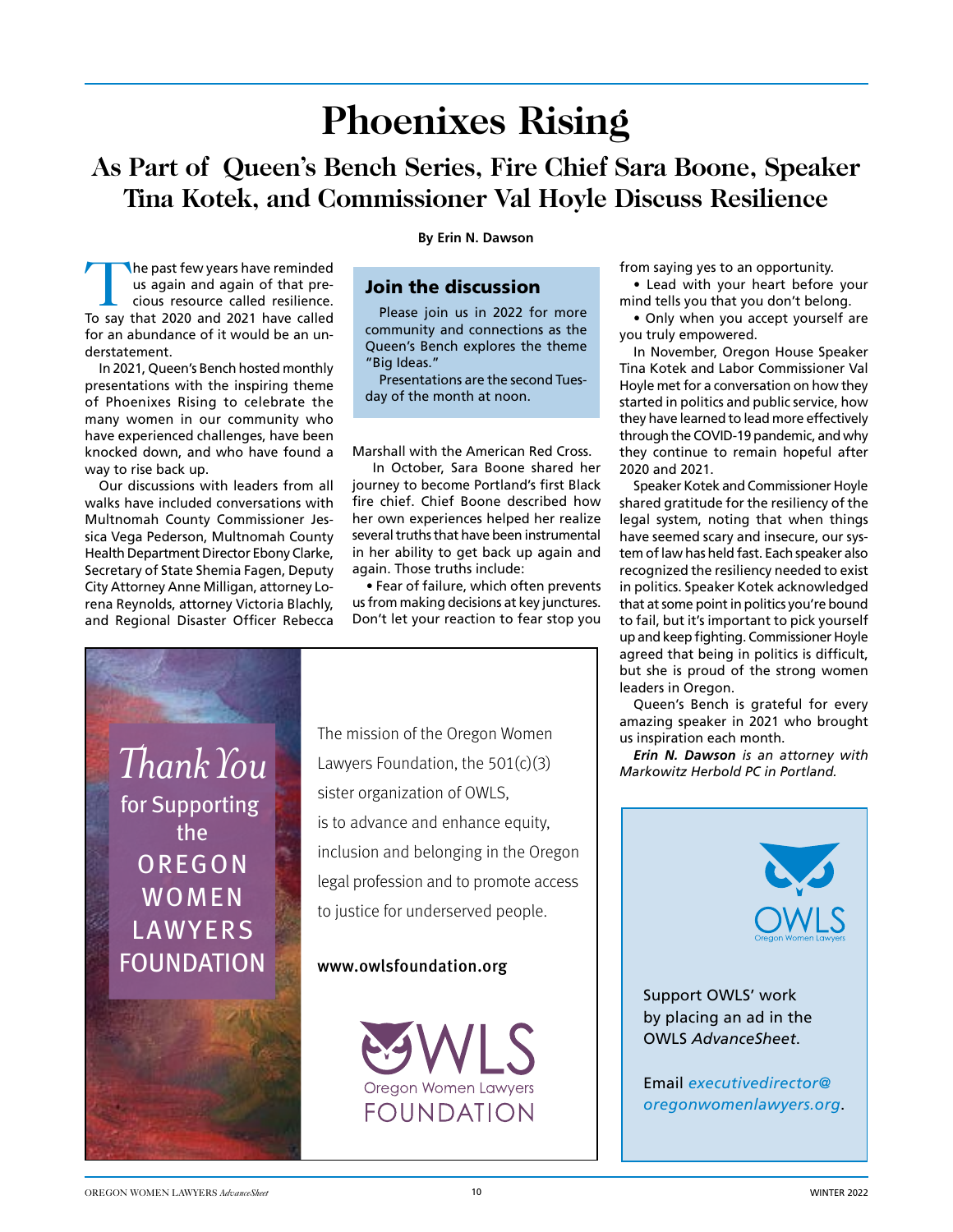### *Shortlisted: Women in the Shadows of the Supreme Court*

**By Renee Knake Jefferson and Hannah Brenner Johnson (New York University Press, 2020, 287 pages)**

#### **Book Review by Renata Gowie**

*S hortlisted: Women in the Shadows* of the Supreme Court has its origins in the high court nominations of Sonia Sotomayor (2009) and Elena Kagan (2010). Although each woman possessed exceptional educational pedigrees and legal experience that rivaled or exceeded any male justice, the media improperly fixated on their gender, lack of husband and children, attire, and weight.

The authors embarked on an empirical study of the media's depiction of every Supreme Court nominee from 1971 (William Rehnquist and Lewis Powell) to Sotomayor and Kagan. During their research, the authors discovered that several women have been "shortlisted" for the Supreme Court. Shortlisted, in this context, means the woman is qualified for the position, but not selected because the purpose of the list is to create the appearance of diversity while preserving the status quo.

The authors present short profiles of nine women who appeared on presidential shortlists for the Supreme Court before or alongside Sandra Day O'Connor, who was historically appointed to the court in 1981. The women include Amalya Lyle Kearse, an African American judge who currently sits on the United States Court of Appeals for the Second Circuit.

The first woman shortlisted is Florence Allen. Born in 1884, Allen, surprisingly, was not the first woman in her family to attend college. Her mother was the first woman admitted to Smith College and Allen's older sister would become the dean of women at The Ohio State University. Despite (or because of) an unconventional personal life — Allen lived romantically with two women at different times — Allen had a successful judicial career. She was the first woman judge in Ohio (elected in 1920 to the Common Pleas Court); the first woman judge on a state court of last resort (elected in 1922 to the Ohio Supreme Court); and the first woman appointed to a federal appellate court (the United States Court of Appeals for the Sixth Circuit, where she



served from 1934-66). Her colleagues on the Sixth Circuit were not happy about her arrival; one even took to bed for two days. They also excluded her from their lunches. Allen repeatedly appeared on official presidential shortlists as early as 1932. Despite women lawyer groups urging her appointment, she was not always seriously considered. Some male justices adamantly opposed women on the court. How could they sit in conference with their robes off and feet up if a woman were present?

The authors reference some African American women lawyers who could have been considered for the court absent racist and sexist beliefs of decision-makers. For instance, Jewel Lafontant, the first African American woman graduate of the University of Chicago Law School, argued and won a case before the Supreme Court in 1963. In 1973, she became the first woman U.S. Deputy Solicitor General, the second highest official in the U.S. Department of Justice office that briefs and argues cases before the Supreme

Court. In 1966, Constance Baker Motley became the first African American woman appointed to the federal judiciary; she served 39 years on the U.S. District Court for the Southern District of New York.

While President Jimmy Carter had no Supreme Court vacancies to fill, he nevertheless increased the racial, ethnic, and gender diversity of the federal bench more than any previous president. For instance, Carter appointed more women as federal judges (40) than his predecessors combined (10). One of those women was Ruth Bader Ginsburg, whom he appointed to the U.S. Court of Appeals for the D.C. Circuit in 1980, and who was later appointed to the Supreme Court in 1993.

The authors explain that women who seek the bench are trapped in a "double bind" in which undesirable consequences attach to the options presented. The authors explore the "binds, conundrums, and contradictions" regarding: (1) feminism/racism; (2) appearance/femininity/ respectability; (3) professional and intimate relationships; (4) motherhood/competing careers; and (5) age. The authors examine the common characteristics and experiences of the profiled women and suggest strategies for more women to go from shortlisted to selected.

Anytime a woman is a finalist for appointment to a prestigious position, whether it be judicial, political, corporate, or otherwise, she wonders whether she is under true consideration or whether she is a finalist to placate groups calling for diversity. This is particularly true for women of color. After reading this book, one looks at shortlists in a different light. The selected person is not always the most qualified, but perhaps the most connected to the decision-makers. The authors' suggestions for surmounting the shortlist can help women who seek to advance in any arena. In short, even if one is not seeking a judgeship, *Shortlisted* is an excellent book that is well worth reading.

*Renata Gowie is the chief of the Civil Division at the U.S. Attorney's Office for the District of Oregon.* 

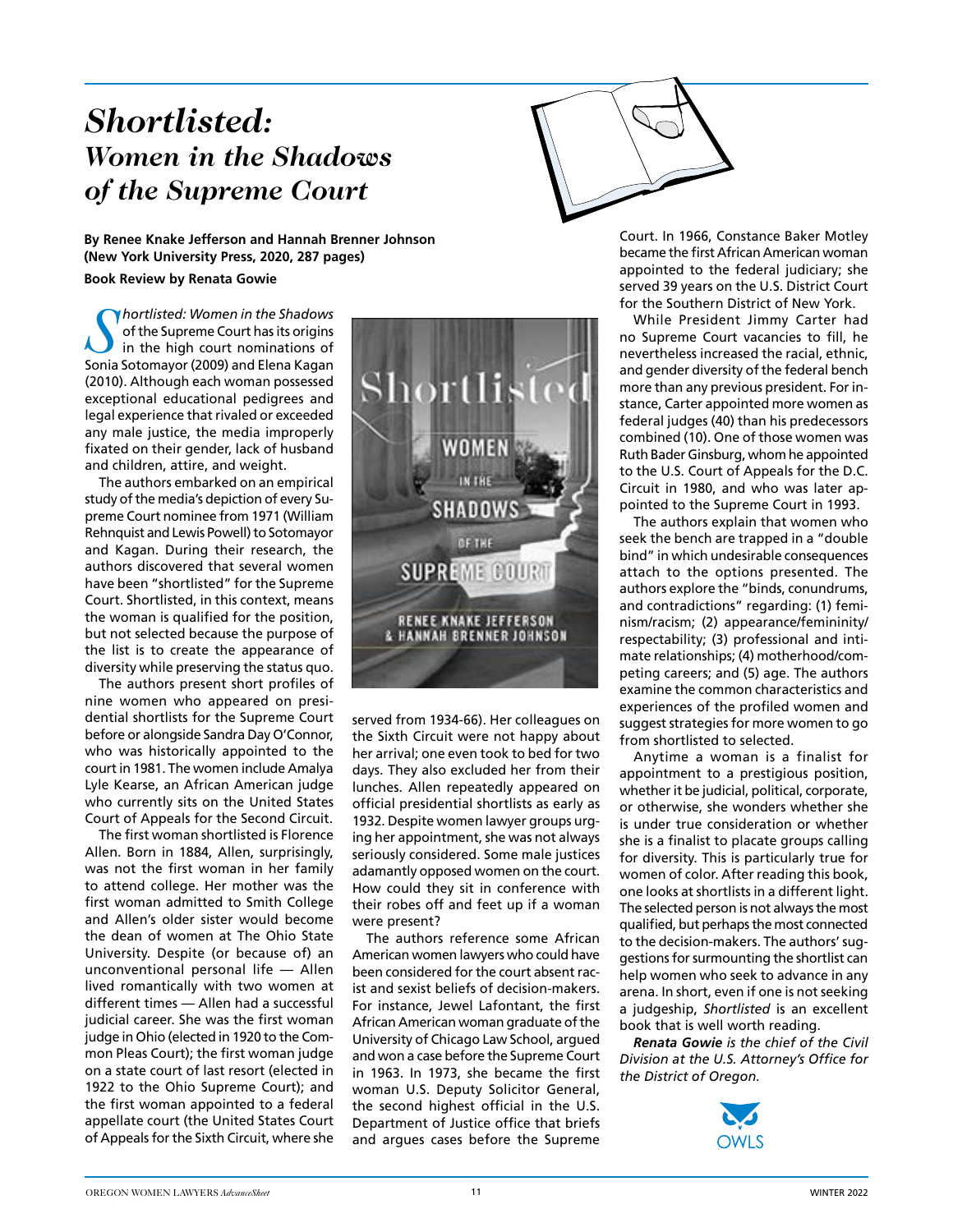### **Legislative Wrap-Up**

#### *Continued from page 9*

until before their first court appearance or June 30, 2022 (whichever comes first), to share their [Oregon Emergency Rental](https://oerap.oregon.gov) [Assistance Application](https://oerap.oregon.gov) with their landlord and establish the safe harbor. If, however, the application is closed, or the funding does not cover the cost of unpaid rent, the landlord may continue with eviction proceedings for unpaid months.

• **[Senate Bill 892](https://olis.oregonlegislature.gov/liz/2021S2/Measures/Overview/SB892)** – Directs state Department of Agriculture to establish a forgivable loan program to provide financial assistance to farming and ranching producers in Oregon with lost gross farm income in calendar year 2021 due to qualifying natural disaster.

• **[Senate Bill 893](https://olis.oregonlegislature.gov/liz/2021S2/Measures/Overview/SB893)** – Requires prioritizing financial assistance to local law enforcement agencies to partner with communitybased organizations in order to address the humanitarian crisis associated with unlawful marijuana cultivation or distribution operations in awarding grants through the Illegal Marijuana Market Enforcement Grant Program.

• **[Senate Bill 5561](https://olis.oregonlegislature.gov/liz/2021S2/Measures/Overview/SB5561)** – Appropriates money from the General Fund to specified state agencies for specified expenses. In addition to funding for the bills mentioned above, the bill provided approximately \$18 million in funding to assist Afghan refugees in their transition to Oregon. This funding will be used for a variety of services including immigration legal service Senate Concurrent • **[Resolution 41](https://olis.oregonlegislature.gov/liz/2021S2/Measures/Overview/SCR41)** – Adjourning sine die 2021 second special session of 81st Legislative Assembly.

All five of the bills passed both chambers and were signed by the Governor on December 14, 2021.

Most of the legislation that lawyers care about from the full 2021 legislative session and second special session will be covered in the OSB Legislation Highlights, found [here.](http://www.osbar.org/pubaffairs/legislationarchive.html#highlights)

An update to address the second special session is in process.

#### 2022 Legislative Session

The 2022 Legislative Session will open Tuesday, February 1, 2022, and constitutional sine die (last day of session) is March 7, 2022. Colloquially referred to as the "short session," expected topics include a budget rebalance, continued focus on COVID-19 and housing, the Ramos decision, the Private Forest Accord, and restructuring of the Public Defense Services Commission.

### OSB 2022 Legislative Priorities and Guidelines

The Oregon State Bar's Board of Governors (BOG) Legislative Priorities and Legislative Guidelines for the 2022 Legislative Session were adopted at its November 2021 meeting.

#### [2022 OSB Legislative Priorities](https://publicaffairs.osbar.org/files/2022-BOG-Adopted-Legislative-Priorities.pdf)

1. Support Court Funding. Continued support for stable funding for Oregon's courts.

• Advocate that the Legislative Assembly improve funding to provide needed court services, support suitable and sufficient court facilities, work to attract and retain high quality judges, and support the goals of the Judicial Department Strategic Campaign.

2. Support legal services for low-income Oregonians.

• Civil Legal Services. Legal assistance and representation for financially qualified individuals in Oregon's civil justice system.

o Request that Congress and the president make a genuine commitment to equal justice by adequately funding the Legal Services Corporation, which provides federal support for legal aid;

o Work with Oregon's legal aid programs and the Campaign for Equal Justice to preserve and increase state funding for legal aid and explore other sources of funding.

o Support Access to Justice Web Portal Project.

• Indigent Defense. Constitutionally and statutorily required representation of financially qualified individuals in Oregon's criminal and juvenile justice systems:

o Partner with stakeholders to obtain adequate resources and commensurate compensation for public defense providers, and support the development of caseload standards that ensure those public defense providers can meet their constitutional and ethical obligations.

3. Track and engage on 2022 legislation per Oregon State Bar Legislative Guidelines.

One priority for the bar includes the Oregon Access Portal. The Oregon State Bar, in partnership with the Oregon Judicial Department, the Oregon Law Foundation, and Oregon's civil legal aid providers, are asking the Legislature for one-time funds for the development and implementation of OregonAccess, a one-stop coordinated civil legal aid self-help portal.

Another priority for the bar not specifically referenced in the priority document is the [Paraprofessional Licensing Implementa](https://paraprofessional.osbar.org/)[tion Committee](https://paraprofessional.osbar.org/) report and recommendations to be submitted for the OSB Board of Governors and Supreme Court review and consideration.

**April 1, 2022, Deadline for 2023 Law Improvement Proposals.** The Oregon State Bar Law Improvement Program is an avenue for Bar sections and committees to participate in the legislative process. Law improvement legislation includes proposals to clarify statutory ambiguities, to modify unforeseen glitches in major legislation passed in previous sessions, and to codify case law as necessary. In 2021, Bar members advocated to provide that Oregon courts should provide full faith and credit to orders and judgments issued by tribal courts, to clarify military and veterans preferences, and to update will retention timelines. The deadline for 2023 Law Improvement Proposals is April 1, 2022.

**Courts and Courthouses.** The Oregon Judicial Department has three bills that it plans to submit for the 2022 legislative session as well as a number of budget notes that will be reported on during the 2022 session. Bills under consideration for introduction in the 2022 session include an increase in judicial compensation; authority for PJ's to delegate authority to a child support referee (to take leverage federal funds for adjudicating child support cases eligible for federal reimbursement); and an omnibus bill to address court fees and fines, including permanent authority for CJ (directly or delegate to PJ) to direct or permit remote court appearance. See, 2021 SB 296 (5)(c) and (d).

The court also is working with the counties on improving or replacing a number of unsafe courthouses around the state, including courthouses in: Benton, Clackamas, Crook and Curry counties. Lane and Linn counties are pending further action.

**2022 Legislative Session Logistics.** The 2022 Legislative Session will open Tuesday, February 1, 2022, and constitutional sine die (last day of session) is March 7, 2021. Colloquially referred to as the "short session," expected topics include a budget rebalance, continued focus on COVID-19 and the attendant challenges, housing, the Ramos decision, the Private Forest Accord, and the Public Defense Services Commission.

**Prior to the 2022 Session, the Legislature will hold Legislative Days.** During this threeday period, January 11-13, 2022, legislators will meet to discuss legislative concepts expected to be introduced during the 2022 Legislative Session, holding hearings, and finalize legislative concepts. Bills must be filed pre-session with the Secretary of the Senate or the Clerk of the House on January 14, 2022.

**Work on the state Capitol with a focus on seismic retrofitting.** This project will continue through the 2022 Legislative Session and parts of the Capitol, including the majority of the hearing rooms, are expected to be closed while construction continues.

*Susan Grabe is the Oregon State Bar chief communications and public affairs officer.*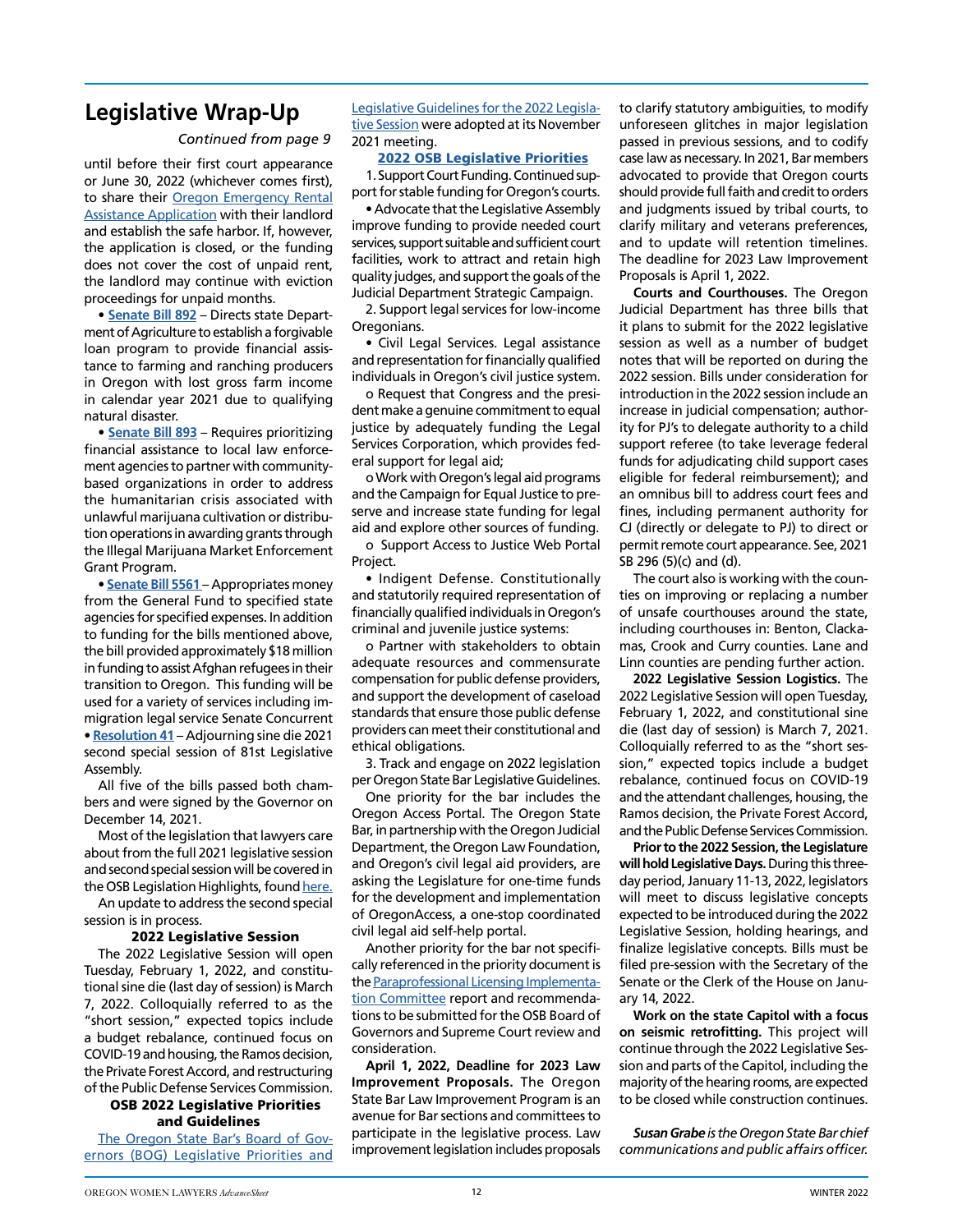# **Meet Keshmira McVey**

### **OWLS board secretary, Bonneville Power manager has dedicated career to conservation**

### **By Marisa Moneyhun**

eshmira McVey attended the University of California at Berkeley where she received her Bachelor of Science in Conservation Resource Studies, then went on to study at Northwestern School of Law at Lewis & Clark College with an emphasis on environmental law. Upon graduation in 1997, Keshmira got a job with the Bonneville Power Administration, where she is still employed.

Keshmira has worked in a variety of positions at Bonneville. Currently, she is the program manager for Energy Efficiency Emerging Technologies where she focuses on bringing those advances to market. Administering a vast portfolio, Keshmira oversees project managers researching new technologies with the goal of implementing reliable products that conserve significant amounts of energy.

Keshmira thrives in solving complex problems and working in a team environment to develop innovative solutions. A few of the projects Keshmira has been most proud of during her career at Bonneville include litigating in the U.S. Court of Appeals for the Ninth Circuit and working on a White House initiative.

Keshmira is the OWLS Board secretary and previously worked with the OWLS nominating committee. She encourages new attorneys to "just join" and see what OWLS has to offer. Keshmira notes that the organization has enrichment programs, and she has found the listserve to be invaluable. She says the OWLS' mission to transform the legal profession by pursuing equitable access to the legal system and equity for women and communities that are systemically oppressed



*Keshmira McVey*

is more critical now than ever.

When Keshmira isn't working, she stays busy. In addition to time with family and friends, swimming, and biking, Keshmira is a licensed realtor. Representing both buyers and sellers in the residential and commercial market, Keshmira loves helping people navigate their big life decisions and realize their dreams.

*Marisa Moneyhun is a partner at Kehoe Moneyhun Law in Portland.* 

### **OWLS Congratulates 2021 Vernellia R. Randall Bar Exam Grant Recipients**



In 2021, the Oregon Women<br>Lawyers Foundation awarded<br>Willamette University College<br>of Law student Ana Escobedon 2021, the Oregon Women Lawyers Foundation awarded Willamette University College Barraza and Lewis & Clark Law School student Destini Martinez the \$5,000 Vernellia R. Randall Bar Exam Grant.

*Ana Escobedo-Barraza Destini Martinez* with her legal career, she hopes to Once barred, Ana plans to focus her practice on helping people in the areas of immigration and family law. As Destini moves forward

pursue public interest work serving women and minorities.

 The Vernellia R. Randall Bar Exam Grant is awarded twice a year to assist law students who are parents with children under age 18 to prepare for the Bar exam. Parents in their final year of study who intend to practice law in Oregon may apply in advance of the February and July Bar examinations.

*Congratulations, Ana and Destini!*



### **OWLS Member Appointed to Deschutes County Circuit**

Overnor Kate Brown recently<br>appointed OWLS member Alycia<br>Herriott to one of two Deschutes appointed OWLS member Alycia Herriott to one of two Deschutes County Circuit Court positions created during the 2021 legislative session.

Prior to the appointment, Judge Herriott was a trial attorney for Gilroy Napoli Short Law Group, where her practice focused on criminal defense, personal



*Judge Alycia Herriott*

injury, and victims' rights. Before that, Judge Herriott served as a deputy district attorney in Deschutes County and Clackamas County and as a special assistant U.S. attorney for the Dis-

#### trict of Oregon.

She grew up in Klamath Falls and is a 2008 graduate of Willamette University College of Law. In her spare time, Judge Herriott is active in her community and volunteers for programs like the New Lawyer Mentor Program and Deschutes County Emerging Adult Program.

*Congratulations, Judge Herriott!*